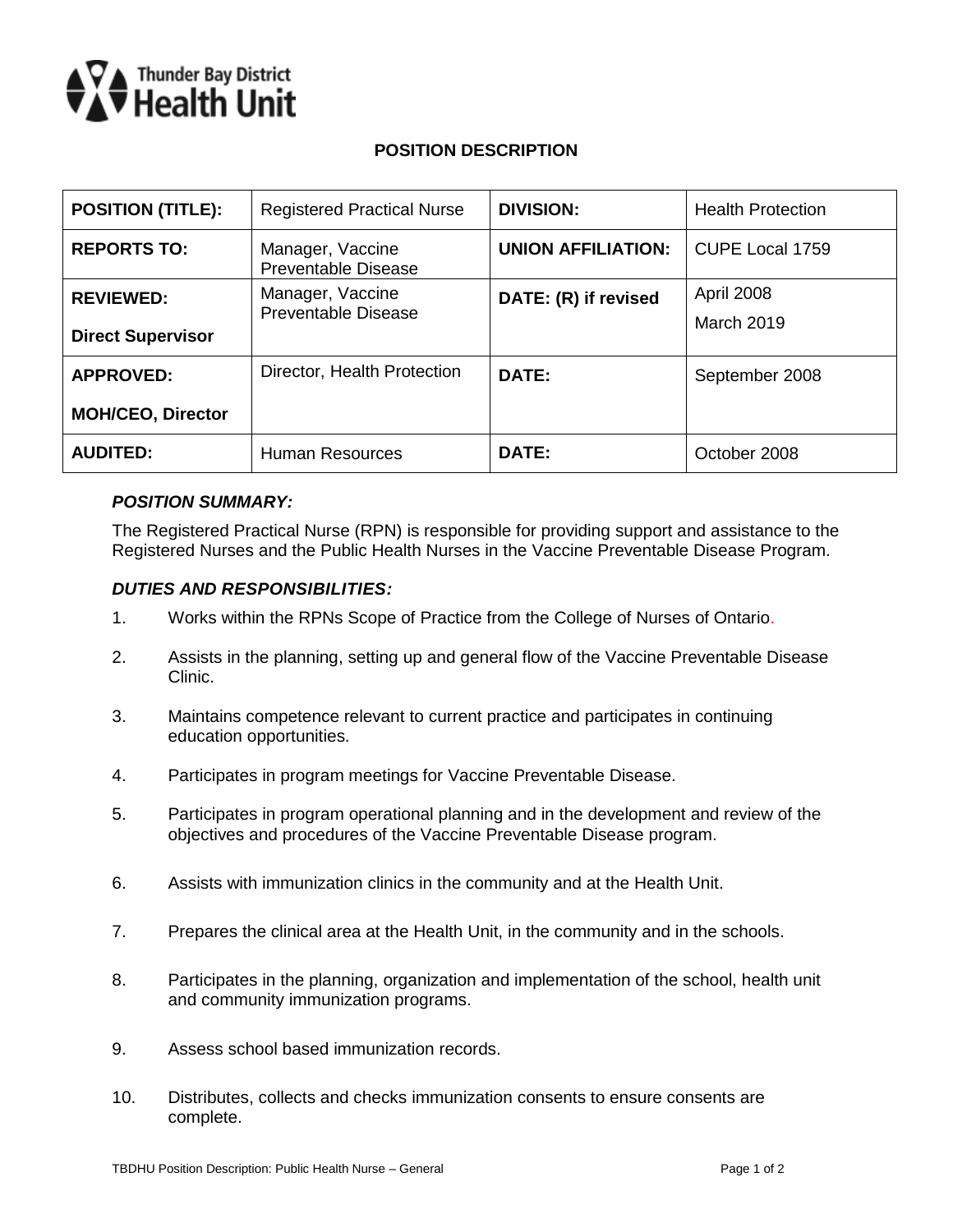- 11. Draws up and administers Influenza, Pneumococcal, Meningococcal, Hepatitis B, Hepatitis A, DPTP, MMR, Td, HPV and dTAP vaccines according to procedure.
- 12. Observes the clients post-vaccination for any adverse reactions.
- 13. Enters immunization information into Panorama.
- 14. Verifies data from all immunization clinics (school, travel and weekly clinic) that has been entered in Panorama.
- 15. Administers Tuberculin Skin Tests (TBSTs) and interprets TBSTs that were administered at the Health Unit Clinic.
- 16. Assists with the annual fridge inspection.
- 17. Assists with the return of expired vaccines to Government Pharmacy.
- 18. Other duties as assigned.

### *QUALIFICATIONS / REQUIREMENTS:*

- Current Certificate of Competence from the College of Nurses of Ontario.
- Graduation from an approved program for Registered Practical Nurses.
- Evidence of previous nursing experience preferably in a related field.
- Demonstrated communication and observational skills.
- Proven ability to work with children, adolescents and seniors.
- Basic computer and word processing skills.
- Works within the policies of the Thunder Bay District Health Unit.
- May be required to provide the use of a personally owned vehicle.
- May be required to work irregular hours.
- Valid Ontario Driver's License.
- Current CPR Certificate.
- May be required to travel periodically in the district.